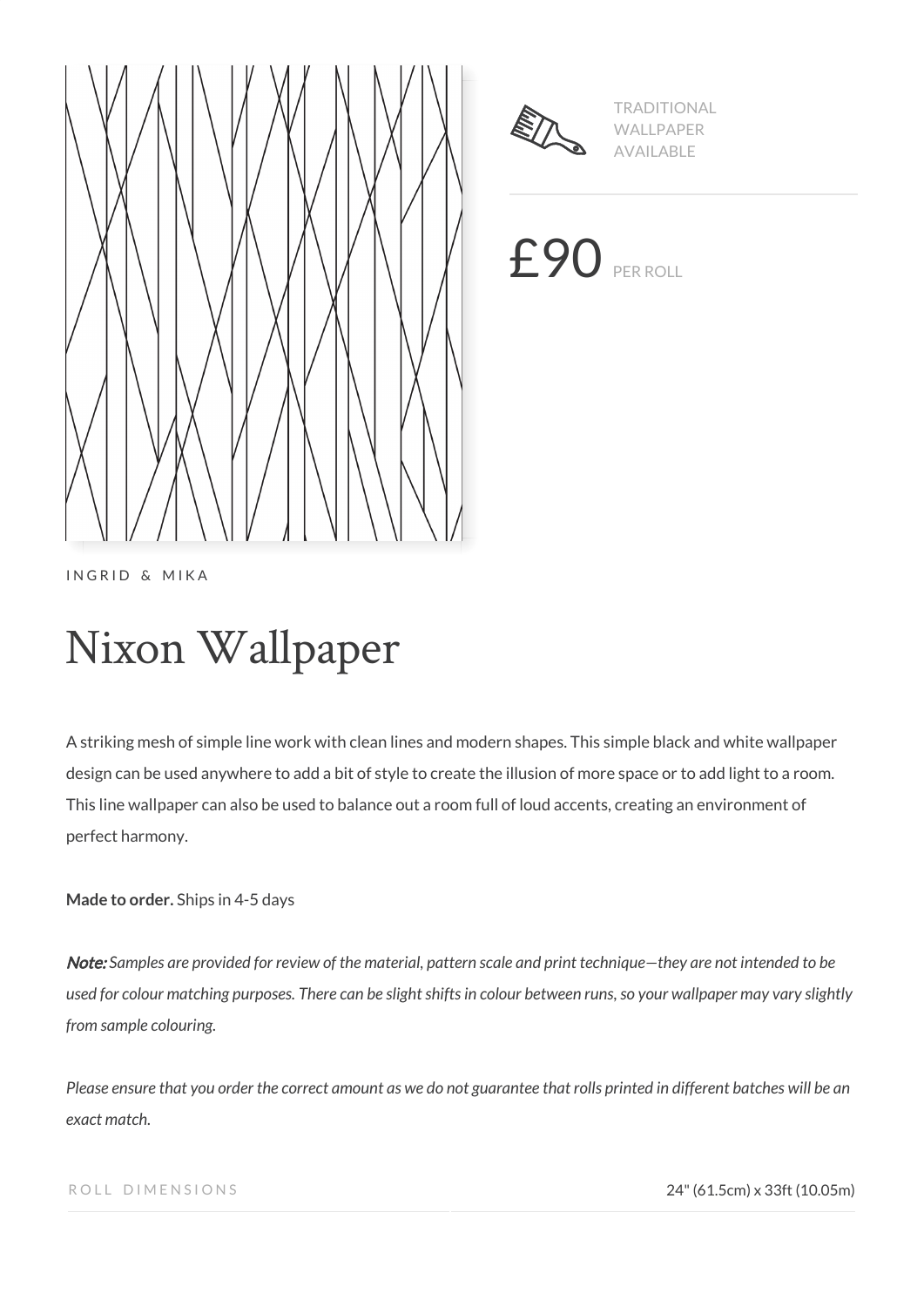| PATTERN REPEAT                |                        |                | 36" (91cm)<br>Straight Match      |            |          |
|-------------------------------|------------------------|----------------|-----------------------------------|------------|----------|
| PATTERN MATCH                 |                        |                |                                   |            |          |
| <b>FINISH</b><br>CLEANABILITY |                        |                | Pre-trimmed Butt Join<br>Washable |            |          |
|                               |                        |                |                                   |            |          |
| Ħ.                            |                        | F.             |                                   | ┞┛         |          |
| DOMESTIC &<br>COMMERCIAL      | GOOD LIGHT<br>FASTNESS | PASTE THE WALL | STRAIGHT<br>MATCH                 | STRIPPABLE | WASHABLE |

INGRID & MIKA

Ingrid & Mika is a wallpaper collection designed by the studio at Milton & King. Taking its inspiration from Scandinavian or Nordic Design. A range of wallpapers designed with a pure, pared backed style that is centered around warm functionality, clean lines, flawless craftsmanship and understated elegance.

### ADDITIONAL INFORMATION

At Milton & King we have an exclusive range of contemporary wallpapers for you to choose from whether you're decorating your hallway, living room, bedroom or dining room we have a wallpaper to suit your style and budget! With more than 500 wallpapers, we are bound to have the statement wallpaper you have been looking for.

## **Non-woven wallpaper advantages**

The most user-friendly wallpaper on the market.

Sourced from FSC Certified Forests and printed with water-based ink. Milton & King's wallpapers are of the highest quality, are environmentally friendly, and totally 100% vinyl-free.

Breathable – These high quality wallpapers are breathable, helping them endure mould and mildew conditions. Thus, perfect to decorate bathrooms, kitchens and laundries.

Paste-The-Wall – Made from both natural and non-porous synthetic fibres. These non-woven wallpapers will